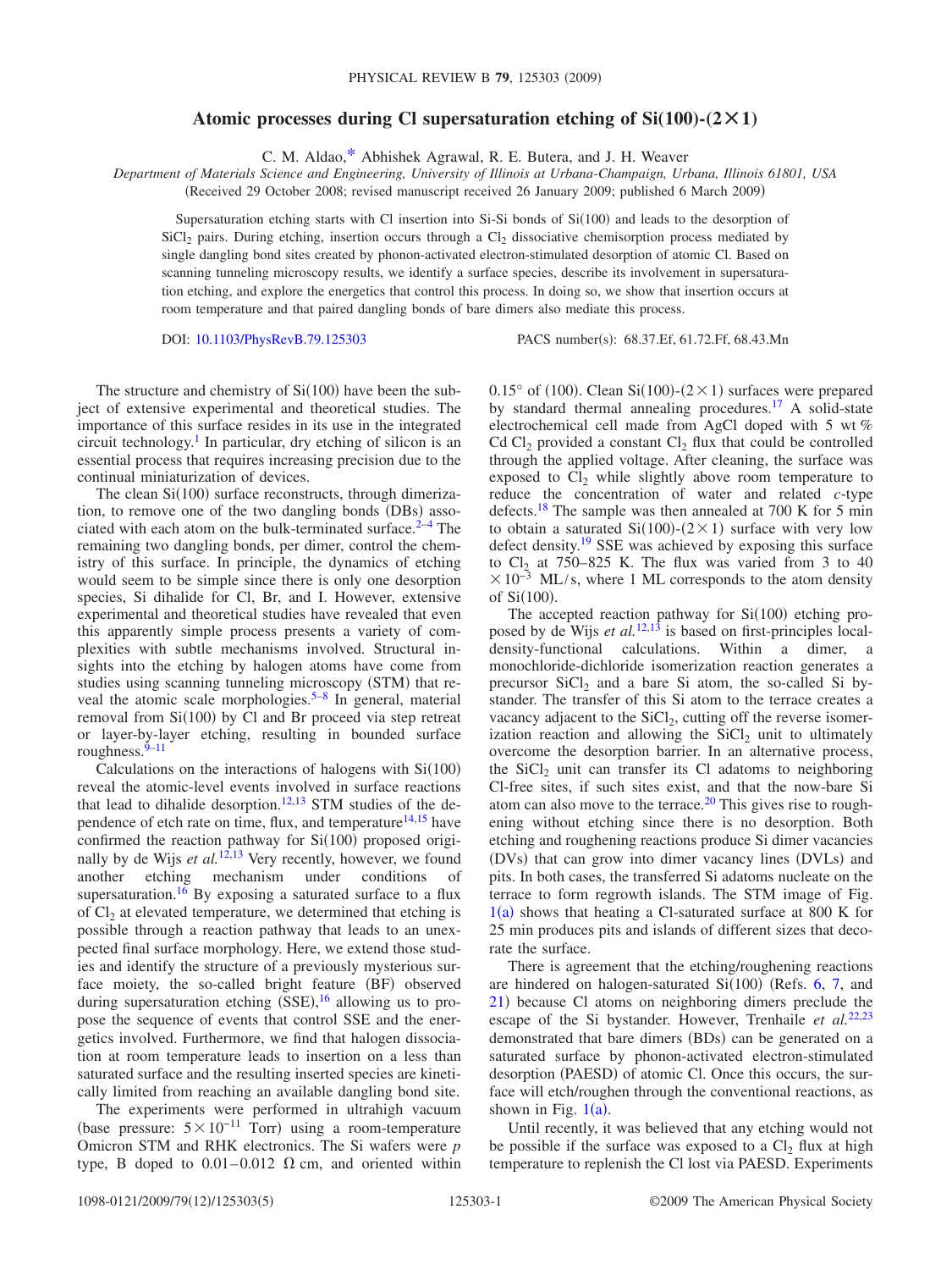<span id="page-1-0"></span>

FIG. 1. (Color online) STM images of  $Si(100)-(2\times1)$  acquired at room temperature. The dimer rows run from the lower left to the upper right. (a) Conventional etching/roughening for a Cl-saturated surface heated to 800 K for 25 min with dimer DVLs, pits, and Si island regrowth feature  $(90 \times 55 \text{ nm}^2; -3.0 \text{ V}$  sample bias). (b) Surface that was heated to 800 K while being exposed to a  $Cl_2$  flux of  $~6\times10^{-3}$  ML/s for 40 min. Etching has produced DVLs that have occasionally branched but there is no evidence of regrowth. BFs that extend over three rows such as that within the circle represent moieties related to inserted Cl  $(90 \times 55 \text{ nm}^2; -1.4 \text{ V}$  sample bias).

showed, however, that etching does occur and this required a new reaction pathway.<sup>[1](#page-1-0)6</sup> Figure 1(b) shows a saturated surface after being heated to 800 K for 40 min while being exposed to a  $CI_2$  flux of  $10^{-2}$  ML/s. Despite the longer time at elevated temperature, compared to Fig.  $1(a)$  $1(a)$ , the surface is less damaged as DVLs formed but without the concomitant regrowth islands. Significantly, the surface of Fig.  $1(b)$  $1(b)$ shows that there are no Cl-free dimers, $24$  implying that the Cl<sub>2</sub> flux was sufficient to replenish the Cl lost via PAESD and thereby preventing the conventional reactions. These findings led Agrawal *et al.*[16](#page-4-12) to propose another type of surface mechanism, termed supersaturation etching.

The etch pits observed on terraces exhibit size and shape distributions that reflect energy anisotropies around an existing pit[.12](#page-4-8) Although energy differences are small compared to the desorption energy, they are sufficient to account for the patterns observed during etching. Once a single vacancy is created on a terrace, it destabilizes its neighbors and vacancy growth will tend to produce a linear vacancy. The fact that they are linear indicates that they are produced by vacancy extension since DVs and DVLs are nearly frozen on a saturated surface.<sup>25</sup> In the early stages of etching, as in Fig.  $1(b)$  $1(b)$ , this gives rise to a dominance of linear pits that are one row wide. Steps are not expected to play a role in the observed pits as care was taken to acquire images on large *A*-type

terraces far away from steps. Therefore, the diffusion and annihilation of existing DVs at a step is frustrated during the supersaturation etching and the cooling down process since the Cl coverage is always  $\geq 1$  ML.

Agrawal *et al.*[16](#page-4-12) studied the dependence of the SSE etch rate on flux in the range of 750–825 K, finding that it became flux independent for high enough  $Cl<sub>2</sub>$  fluxes. This implied that  $Cl<sub>2</sub>$  does not simply dissociate and insert at any terrace site, but that insertion was mediated by special surface sites, namely, DBs that facilitate dissociation to produce an ad-sorbed Cl atom on the surface.<sup>13[,26](#page-4-24)[,27](#page-4-25)</sup> Before the fluxindependent regime, the etch rate increased with the  $Cl<sub>2</sub> flux$ , indicating that not all of the DBs created by PAESD see impinging  $Cl<sub>2</sub>$  molecules. The etch rate increases until all of the DBs react with incoming  $Cl<sub>2</sub>$ . Since Cl desorption creates the DBs, the PAESD rate should limit uptake and the subsequent etching reactions. When chemisorption takes place, one Cl atom ties up the DB and the second can be incorporated into the surface corresponding to uptake beyond 1 ML. These inserted Cl atoms, termed  $Cl(i)$ , can diffuse to form  $SiCl<sub>2</sub>$  units that constitute the desorbing species.

In the flux-independent regime, the etch rate must be equal to the insertion rate and an Arrhenius plot measured in the flux-independent regime should be directly related to the PAESD rate. Agrawal *et al.*<sup>[16](#page-4-12)</sup> showed that the activation energy (2.27 eV) obtained from SSE rate measurements was in excellent agreement with that determined directly from PAESD rate measurements on Cl-saturated  $Si(100)$ . They also showed that there was  $\sim$  1 insertion event for every ten Cl<sub>2</sub> dissociation events at DBs.

The SSE reaction path, as proposed by Agrawal *et al.*, [16](#page-4-12) is portrayed in Fig. [2.](#page-2-0) The alternative pathway including species f was not proposed before and will be discussed below. SSE starts with a Si dimer with two terminally bonded Cl atoms, 2SiCl (species a). Such species constitute most of the surface. The desorption of atomic Cl through PAESD generates  $Si<sub>2</sub>Cl$  (species b). This species has a DB that facilitates the dissociation of an impinging  $Cl<sub>2</sub>$ . When this happens, one Cl atom goes to the lowest-energy adsorption site, the DB, while the second can be inserted into the surface,  $Cl(i)$ , starred in the figure. We represent the inserted Cl as a dimer with three Cl atoms (species c), but we do not imply that this is the actual configuration since  $Cl(i)$  could insert at the valleys between dimer rows or in the Si backbonds, as discussed below. Cl(i) atoms can diffuse easily  $13$  and pair up on a single dimer to form  $2SiCl<sub>2</sub>$ , labeled e, which is energetically more favorable than two units of species c. If the impinging  $Cl_2$  flux is not high enough, however, it is possible for  $Cl(i)$ atoms to find a dangling bond before encountering another  $Cl(i)$ . This is described in Fig. [2](#page-2-0) as a reaction that annihilates a Si<sub>2</sub>Cl to form 2SiCl.<sup>28[,29](#page-4-27)</sup> Desorption of one SiCl<sub>2</sub> unit produces species g, which has a single silicon atom. A DV is created with the desorption of the second  $SiCl<sub>2</sub>$  unit and, thus, there is no residual Si to produce regrowth chains or islands. DVs are nearly frozen on a Cl-saturated surface, implying that they do not diffuse to annihilate at steps during SSE.[25](#page-4-23) Since etching is slightly more favorable near a DV than in a defect-free part of the surface, single DVs evolve into DVLs.

Within the described reaction path, two units of species c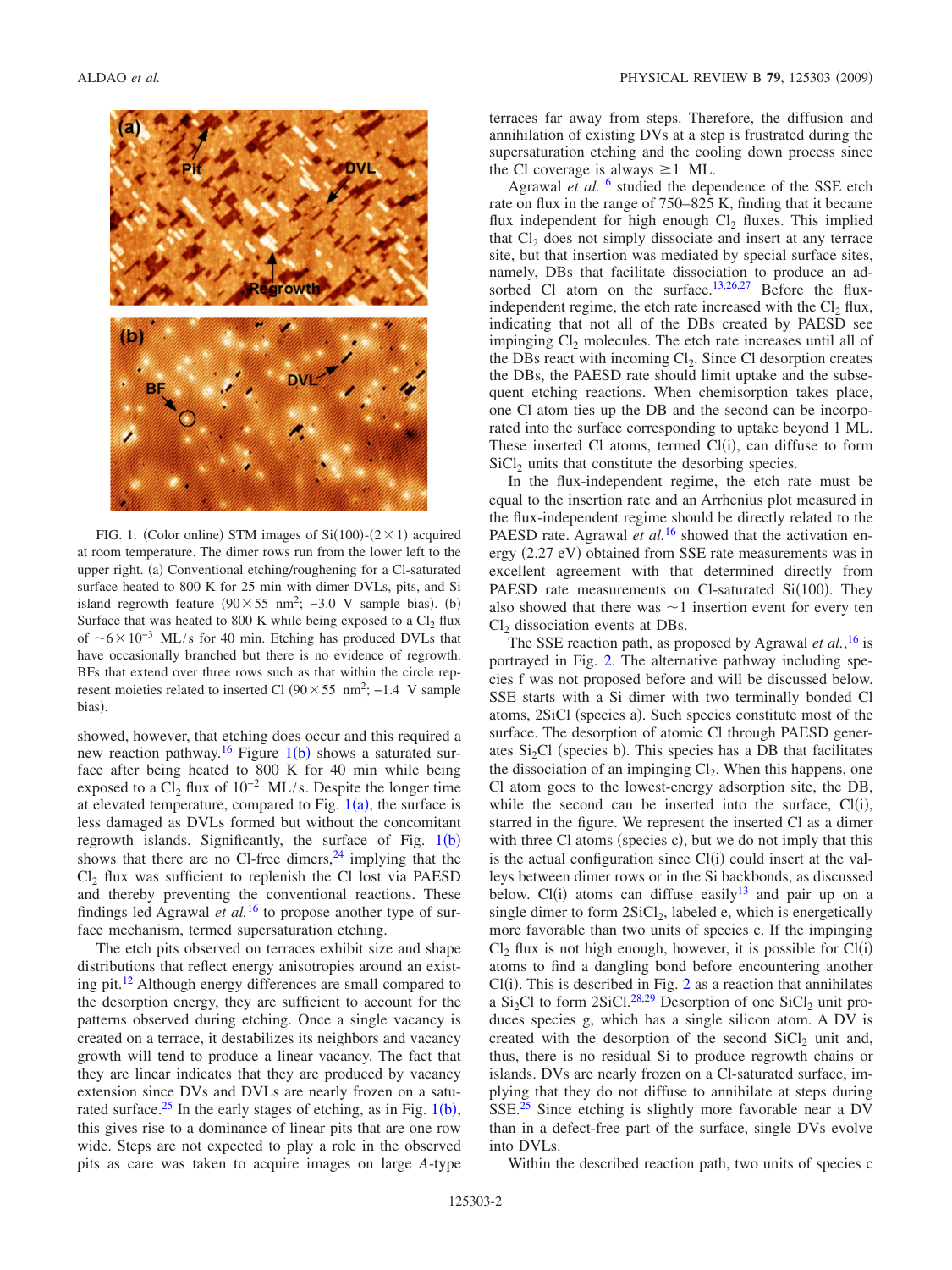<span id="page-2-0"></span>

FIG. 2. (Color online) Species and mechanisms during SSE as proposed in Ref. [16](#page-4-12) and in the present work. Large solid circles represent Si atoms, smaller circles depict Cl atoms, and Cl(i)'s are shown as stars. The oval in b is a dangling bond. SSE starts with a chlorinated dimer (species a). Species b is generated by Cl atom desorption. Thereafter, an impinging  $Cl<sub>2</sub>$  can dissociate at the dangling bond with one Cl atom attaching to the dangling bond and the second inserting into the surface as Cl(i) (species c). As discussed in the text, insertion is depicted as a bridge bond (dashed lines in c and f) but there are other local energy minima. For low  $Cl_2$  flux, a  $Cl(i)$ atom can find a dangling bond before pairing with another Cl(i) atom. If this takes place, species b and c convert into species a. Cl(i) can diffuse and pair to form species e, as per Ref. [16,](#page-4-12) or, in an alternative pathway proposed here, form first species f and then e. Species e loses a  $SiCl<sub>2</sub>$  molecule to form species g. The desorption of the second  $SiCl<sub>2</sub>$  unit generates a dimer vacancy without leaving residual Si for regrowth.

directly convert into one unit of species e upon their encounter. Although a viable pathway, it is incomplete in that it does not identify BF in Fig.  $1(b)$  $1(b)$ . BFs are not present in conventional etching/roughening experiments and are thought to be associated with moeities related to Cl(i). De Wijs et al.<sup>[13](#page-4-9)</sup> determined three local minima (LM) binding sites for Cl(i) on a saturated surface. In the one with the lowest energy, LM1, the Cl(i) resides in the valley between two dimer rows bonded to a Si atom of the second layer. In LM2, Cl(i) can break a dimer bond to bridge two Si atoms. In LM3, a Si-Si backbond is broken and Cl(i) binds to a dimer Si atom. The  $Cl<sub>2</sub>$  adsorption energy for two  $Cl(i)'s$  in independent LM1 states is 0.9 eV; both LM2 and LM3 are 0.2 eV higher in energy than LM1. The diffusion of Cl(i) along the rows can take place on top of the dimers and through the valleys between dimer rows. When diffusing along a valley, Cl(i) must move from an LM1 to the next LM1 and the activation energy is  $\sim$ 0.3 eV; while diffusing along a row, it must move from an LM2 to the next LM2 with an activation energy of  $\sim$ 0.4 eV. It is within reason to argue that due to the low diffusion barrier, species c is too mobile even at room temperature to be observed with STM. As such, BFs cannot be artifacts of a single Cl(i).

To confirm this, we prepared a surface that was  $\sim 97\%$ saturated with  $3\%$  $3\%$  of BDs and no BFs as shown in Fig.  $3(a)$ . We exposed this surface at room temperature to a flux of 4  $\times 10^{-3}$  ML/s of Cl<sub>2</sub> for 25 s, an amount of Cl<sub>2</sub> correspond-

<span id="page-2-1"></span>

FIG. 3. (Color online) Image (a) represents a surface with  $\sim$ 97% Cl coverage with BDs constituting  $\sim$ 3% of the total surface. Image (b) shows the surface after exposure to  $0.1$  ML Cl<sub>2</sub> flux at room temperature. The BD concentration decreased substantially and the surface displays many BFs. Image (c) shows the surface after annealing at 650 K for 5 min, demonstrating that the concentrations of both BDs and BFs decrease. These results indicate that each BF has two Cl(i) atoms associated.

ing to 0.1 ML, to produce the surface shown in Fig.  $3(b)$  $3(b)$ . From Fig.  $3(b)$  $3(b)$ , the BD concentration decreased from  $3\%$  to  $0.67\%$ , and the surface had  $0.24\%$  of BFs (referred to as the surface dimer density). BDs can be distinguished from BFs because they are one dimer in width, in contrast to BFs that extend over 2–3 dimer rows. The surface was then annealed at  $650$  K for 5 min to facilitate the diffusion of Cl(i). Figure  $3(c)$  $3(c)$  shows that the BD concentration decreased from 0.67% to 0.42% and the BF concentration decreased from 0.24% to 0.03%. This indicates that BFs are related to a Cl-rich species that can provide Cl atoms for the available DBs. The changes in surface concentration were 0.25% for BD and 0.21% for BFs. Given the small densities and the variations in the densities on the surface, we estimate an error in the difference in number of about 0.03%. To determine these percentages, we analyzed several images of  $50 \times 50$  nm<sup>2</sup>  $(\sim 8500$  dimers) for each data point, and from the dispersion in the number of features observed we estimated the error reported. We ran the experiment three times with similar results. Since each BF saturates a BD, which has two dangling bonds, we conclude that each BF must have two Cl(i) atoms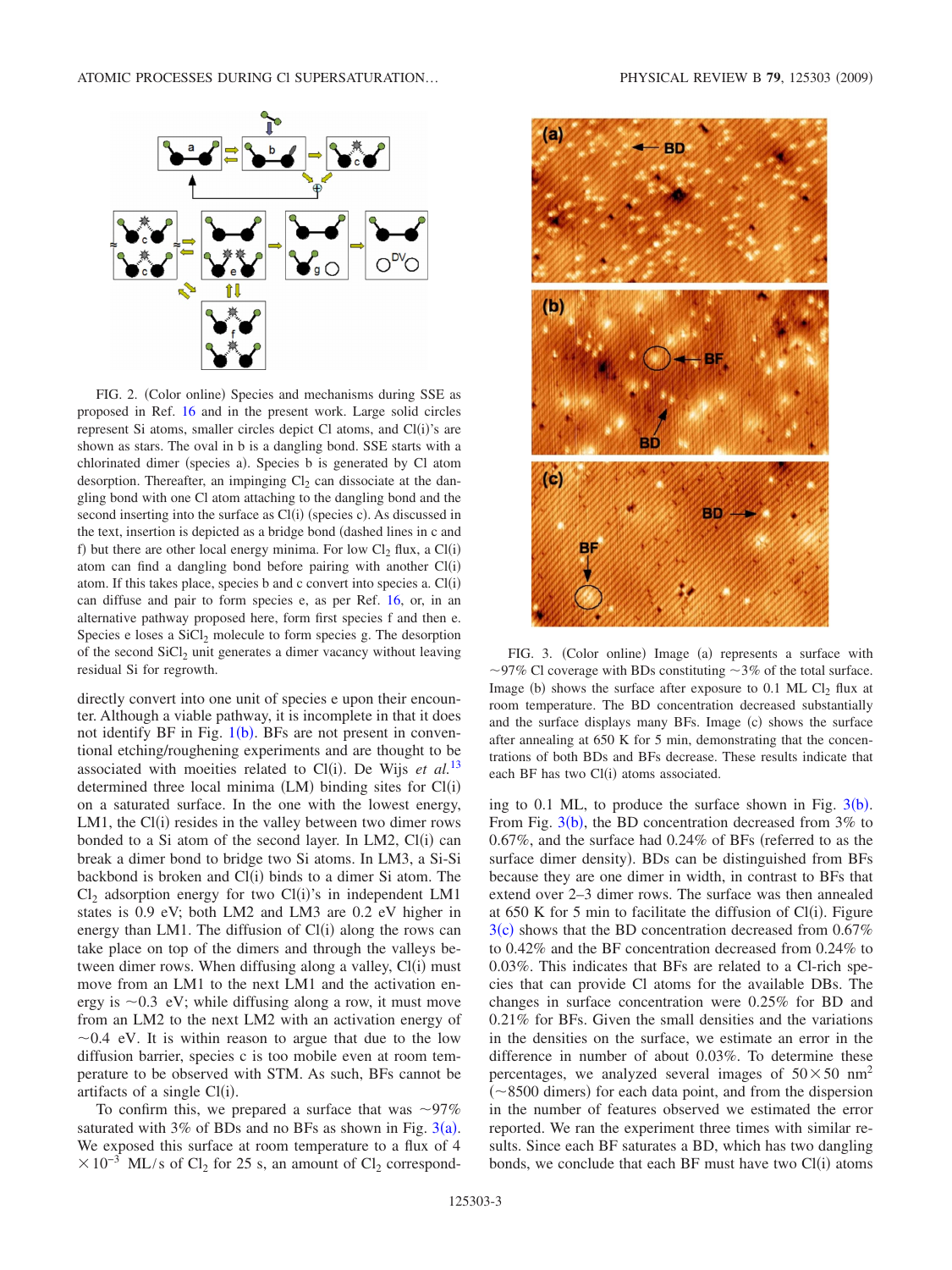<span id="page-3-0"></span>

FIG. 4. Arrhenius plot of the bright feature density giving an activation energy of 0.2 eV.

associated with it. However, we cannot rule out that some could have more than two  $Cl(i)$ 's. Moreover, the fact that BFs are created at room temperature suggests that  $Cl<sub>2</sub>$  dissociation and insertion have a very low barrier.

Species e contains two Cl(i)'s and, if it corresponds to the observed BFs, an Arrhenius plot of the BF density should give the difference in activation energies for Cl insertion (or, similarly, Cl atom desorption) and etching. This can be derived as follows. Since each Cl(i) leads to etching of one Si atom as  $SiCl<sub>2</sub>$ , in the flux-independent regime, the insertion rate must equal the etch rate. Also, the insertion rate is a fraction  $\sigma$  of the rate of creation of DBs via PAESD. Thus,  $[BF] \nu_{\text{et}} \exp(-E_{\text{et}}/k_B T) = \sigma \nu_d \exp(-E_d / k_B T)$ , where  $[BF]$  is the density of BFs,  $v_{et}$  and  $E_{et}$  are the prefactor and the activation energy for the etch rate, and  $\nu_d$  and  $E_d$  are the prefactor and the activation energy for the Cl desorption via PAESD. In the range of 750–825 K, Fig. [4](#page-3-0) yields an activation energy of 0.2 eV. This means that the etching activation energy for species e should be  $\sim$  2.5 eV (0.2 eV higher than that for insertion, which is  $2.27$  eV) if this species corresponds to the BFs.

De Wijs *et al.*[13](#page-4-9) determined two possible atomic configurations resulting in two  $SiCl<sub>2</sub>$  units on a single dimer by breaking either the dimer bond or a backbond and inserting Cl(i). The activation energy to desorb the first  $SiCl<sub>2</sub>$  was 1.4 or 1.9 eV and the second was 2.9 eV for the dimer-bond breaking case. The bottleneck to create a dimer vacancy is clearly this second activation energy. Alternatively,  $Cl_2$  from an incident flux could dissociate and saturate the DBs created by the first  $\text{SiCl}_2$  desorption in the second layer before the second  $\text{SiCl}_2$  desorption event. The second  $\text{SiCl}_2$  desorption event then occurs at a cost of 2.5 eV.

In Ref. [13,](#page-4-9) we also learn that the adsorption energy of  $Cl<sub>2</sub>$ to produce any of the configurations with two  $Cl(i)$  atoms is 1.9 eV. A single unit of species e is then 1 eV more favorable than two units of species c. For the described reaction scheme of Fig. [2,](#page-2-0) the energetics would be those shown in Fig.  $5(a)$  $5(a)$  reflecting that once species c are formed, they diffuse to form species e and gain 1 eV. To generate a dimer vacancy, once species e is formed, a  $SiCl<sub>2</sub>$  unit would desorb readily even at 600 K (1.4 eV barrier). Due to its short life-

<span id="page-3-1"></span>

FIG. 5. Energetics during SSE as proposed in (a) Ref. [16](#page-4-12) and (b) within the proposed reaction path in which species f, corresponding to the bright features, has been included. In  $(a)$ ,  $Cl(i)$  species diffuse and form species e, gaining  $1$  eV. Species e loses a SiCl<sub>2</sub> unit by overcoming a barrier of  $1.4$  eV to form species g. The second  $SiCl<sub>2</sub>$ unit must overcome a barrier of 2.5 eV to generate a dimer vacancy without leaving residual Si for regrowth. In (b), inserted Cl atoms diffuse and pair up to form species f. BFs need  $\sim$  2.5 eV to evolve to species e, which has two volatile SiCl<sub>2</sub> units. Once species e is formed, the first  $SiCl<sub>2</sub>$  unit can desorb with an activation energy of 1.4 eV. Species g, which is more stable than species e, produces a second volatile SiCl<sub>2</sub> unit, with a cost of  $\sim$ 2.5 eV, and a dimer vacancy is formed.

time, it is unlikely that configuration e would be seen by STM and we conclude that it is not the BF.

Species g is much more stable than species e  $(2.5 \text{ eV})$ barrier to desorb as opposed to 1.4 eV). Though it might be tempting to associate g with the BFs, there are two additional considerations that indicate this is not the case. First, the annealing experiments show that BFs can annihilate BDs, so that BFs must have more than a single  $Cl(i)$ . This is not compatible with configuration g with a missing silicon atom and a single Cl(i). Second, BFs can be formed at room temperature, as was shown in Fig. [3.](#page-2-1) At room temperature, there is not enough energy to overcome the 1.4 eV barrier to desorb the first  $SiCl<sub>2</sub>$  unit from species e to produce species g. Accordingly, we propose that the BFs constitute a precursor of species e as depicted by f in the alternative pathway of Fig. [2.](#page-2-0)

In the flux-independent regime, we are dealing with a series of reactions, one following the previous one. This means that species c converts to f, f converts to e, e converts to g, and finally g to DVs. The net reaction rates in any of these steps must be the same and constitute the etching rate. We must note that the reactions involving desorption are irreversible because reverse reactions to the conversion of e into g and g into a DV are not possible.

Species e converts very easily into g by desorbing a  $SiCl<sub>2</sub>$ unit with an activation energy of 1.4 eV. This means that